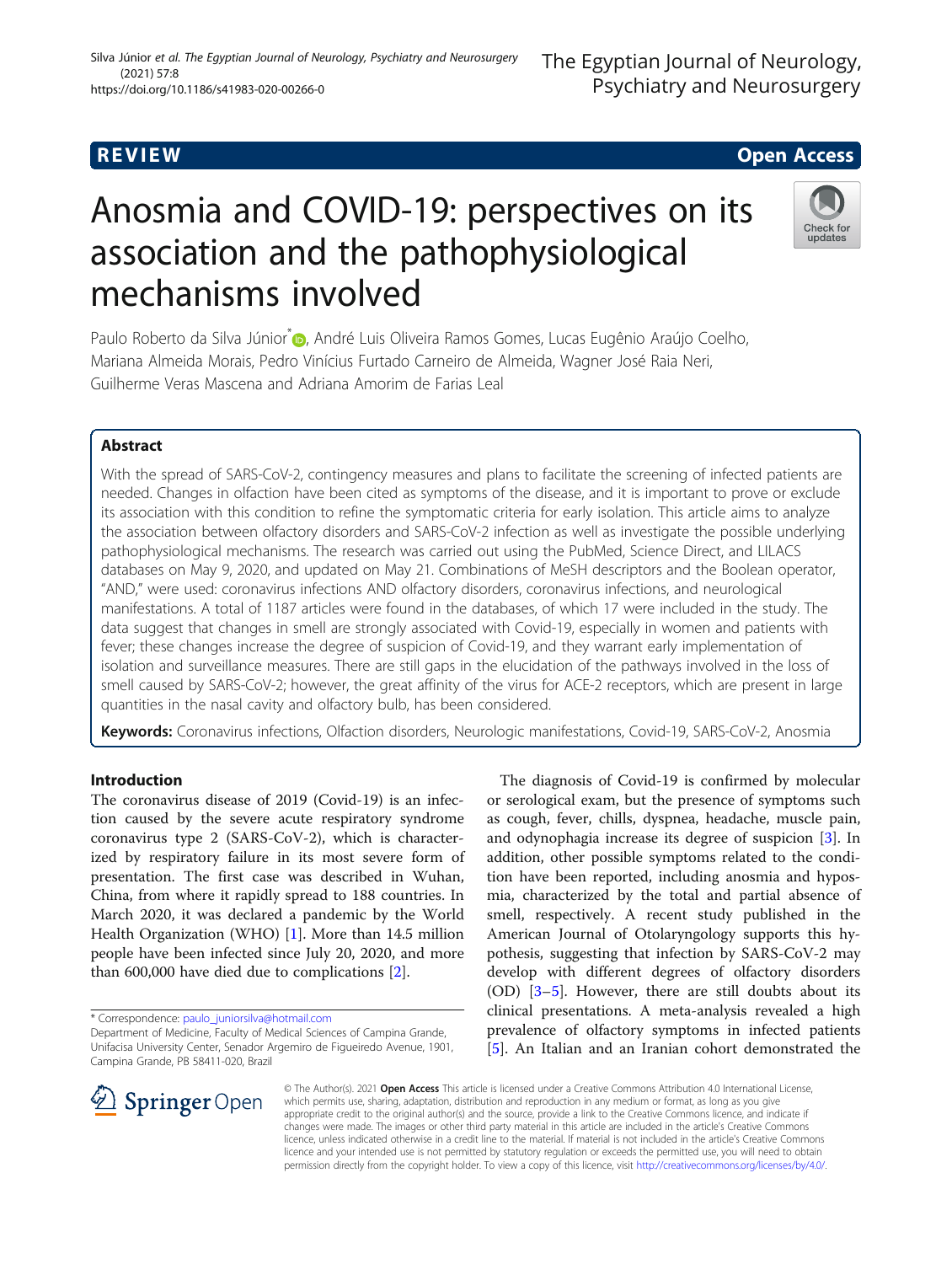loss of smell in hospitalized patients with a confirmed diagnosis. However, the association between Covid-19 and olfactory symptoms needs further clarification [[6,](#page-6-0) [7\]](#page-6-0).

Symptomatological understanding is essential for diagnosis and the establishment of appropriate health surveillance measures [\[5](#page-6-0)]. Most individuals with anosmia neglect contact precautions, as they consider themselves relatively asymptomatic or do not recognize such symptoms as manifestations of the disease  $[8]$  $[8]$  $[8]$ . Owing to its clinical relevance, the American Academy of Otorhinolaryngology proposed that ODs should be indicated for the screening of suspected patients, in addition to isolation, to prevent further spread of the virus  $[4, 5]$  $[4, 5]$  $[4, 5]$  $[4, 5]$ .

There are limited data on this topic, which is significantly attributable to the recent emergence of SARS-CoV-2. However, there has been widespread communication in the media about patients who had anosmia or hyposmia during the infection [[9\]](#page-6-0). In addition, researchers have demonstrated the central nervous system (CNS) entry of the virus through the olfactory bulb in experimental models, suggesting its relationship with changes in olfactory function [[10\]](#page-6-0).

Thus, a review of the current medical literature was conducted to investigate the association between SARS-CoV-2 infection and the loss of smell as well as the possible underlying etiopathogenic mechanisms.

## Methods

The literature review followed the PRISMA (Preferred Reporting Items for Systematic Reviews and Meta-Analyses) 2009 criteria, which had been summarized into a 27-item checklist to guide researchers in conducting reviews [\[11\]](#page-6-0). A protocol was developed, based on the PICOS (Problem, Intervention, Comparison, Outcome, Study Design) strategy, to summarize the main points of the search and data extraction as well as assist in the elaboration of the guiding question of the investigation [\[12\]](#page-6-0).

Observational studies, literature reviews, and case reports, written in Portuguese, English, or Spanish and published between January 1, 2020, and May 21, 2020, were included. The following exclusion criteria were adopted: (a) studies that did not respond to the research question, (b) articles referring to a type of coronavirus other than SARS-CoV-2, (c) papers published before 2020, (d) duplicate articles, and (e) papers published in the form of book chapters, encyclopedias, conference or conference proceedings, theses, and dissertations.

The research question was based on the association between olfactory symptoms and the SARS-CoV-2 infection and the possible underlying pathophysiological mechanisms. A literature investigation was carried out on May 9, 2020, with subsequent updates on May 21, using the PubMed, Science Direct, and LILACS databases.

For this purpose, MeSH descriptors were used, and they were combined with the "AND" and "OR" Boolean operators: "Coronavirus Infections" AND "Olfaction Disorders" OR "Coronavirus Infections" AND "Neurologic Manifestations".

The number of Covid-19 patients who presented with olfactory symptoms was analyzed as a quantitative variable and presented as relative frequency. The pathophysiology of the virus in the central nervous system and the association between olfactory disorders and SARS-CoV-2 infection were analyzed as qualitative variables.

## Results

As shown in Table [1,](#page-2-0) after searching the PubMed database using the combination of MeSH descriptors, 105 articles were found; of these, 38 were published before 2020, 47 did not comply with the topic of interest of this study, 2 did not satisfy the language criteria, and 1 was an editorial, and they were excluded. With the same descriptors, 1081 papers were obtained from Science Direct; of these, 921 were published before 2020, 90 did not comply with the topic of interest of this study, and 2 were published in a language other than Portuguese, English, or Spanish, and they were excluded.

In addition, 57 papers did not meet the inclusion criteria because they were published as book chapters, encyclopedias, conference or conference proceedings, theses, or dissertations. Only 1 article was found from the LILACS database and included.

In general, 1187 articles were found in the databases, of which 971 articles were excluded as they were not published in 2020. After reading the titles and abstracts of the remaining 216 articles, some were further excluded; 131 articles did not satisfy the study scope, 7 were duplicated, 4 were written in different languages, and 55 were neither review articles, observational studies, nor case reports (Fig. [1](#page-2-0)).

The articles classified as potentially relevant were fully reviewed by two independent reviewers. For the case of divergence in accepting or excluding a paper, a final decision was based on the third revision. Of the 19 studies fully read, 17 were included and 2 were excluded because they were irrelevant to the scope of this article.

As described in Table [2](#page-3-0), among the 17 articles included in the study, 3 (17.6%) were observational cohort studies, 2 (11.76%) were cross-sectional epidemiological studies, 1 (5.88%) was a systematic review and metaanalysis, and 11 (64.70%) were literature reviews. The majority of studies were carried out in European countries or the United States of America (USA): 9 (52.94%) studies were carried out in European countries, followed by 4 (23.52%) in the USA, 2 (11.76%) in the USA and Iran, 1 (5.88%) in Pakistan, and 1 (5.88%) in Colombia.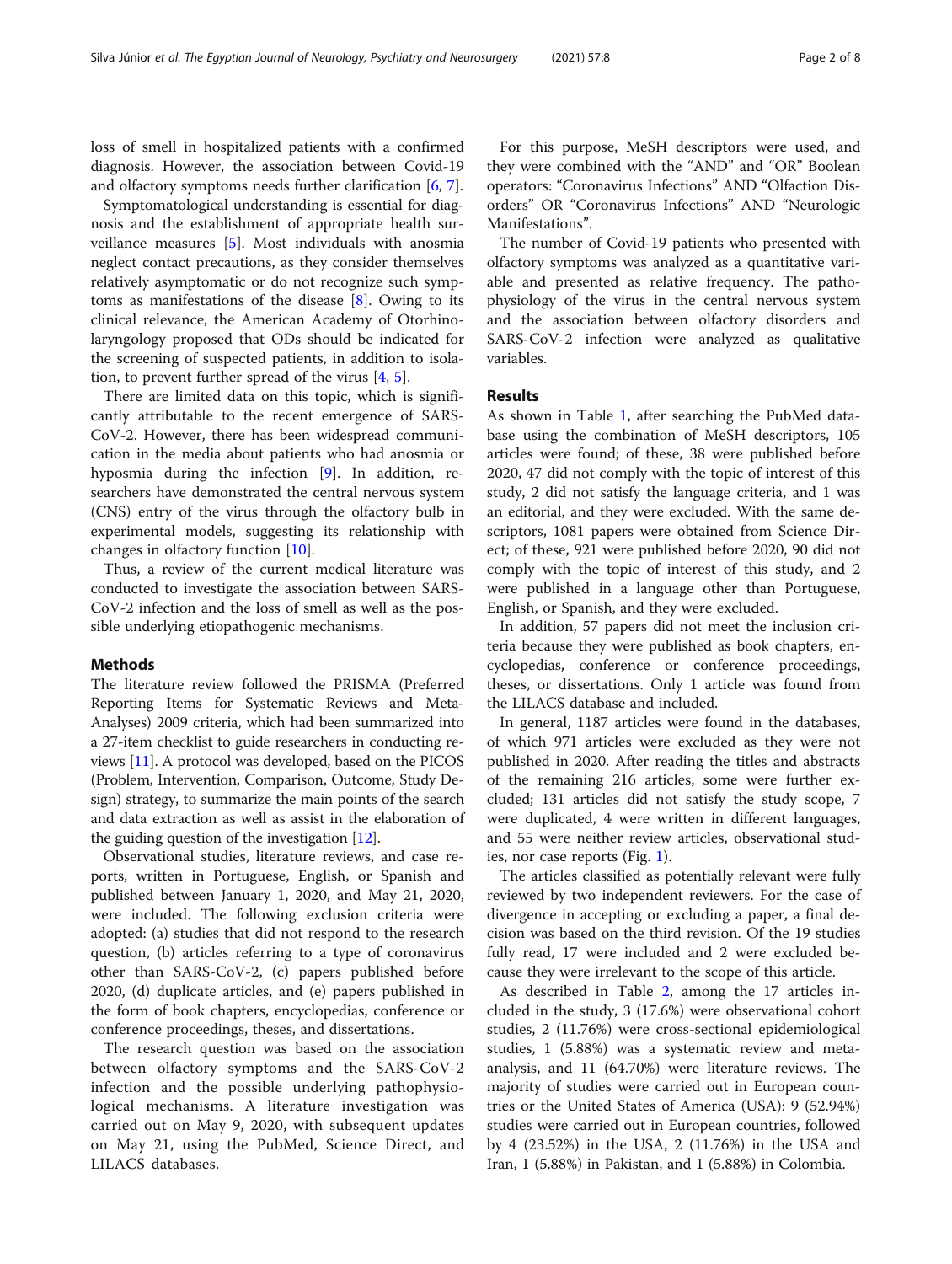| PubMed | <b>Science Direct</b> | <b>LILACS</b> |
|--------|-----------------------|---------------|
|        |                       | 0.            |
|        | 1038                  |               |
| 105    | 1081                  |               |
|        |                       |               |

<span id="page-2-0"></span>

| Table 1 Description of search results from the databases |  |  |  |  |  |  |
|----------------------------------------------------------|--|--|--|--|--|--|
|----------------------------------------------------------|--|--|--|--|--|--|

Adapted from Aguiar and colleagues [[13\]](#page-6-0) and Oliveira and colleagues [[14\]](#page-6-0)

## Discussion

This review included studies that addressed olfactory changes as a possible consequence of SARS-CoV-2 infection. After a critical analysis of these articles, it was observed that the sudden onset of anosmia or hyposmia may be indicative of Covid-19, and they may warrant the implementation of early isolation measures. Table [3](#page-4-0) shows the main results of the studies included in this review.

## The association between SARS-CoV-2 infection and the loss of smell

Tong and colleagues [[25\]](#page-7-0), in carrying out a systematic review and meta-analysis, evaluated 10 studies and 1627

patients. A total of 845 patients (51.9%) had varying degrees of olfactory dysfunction, with prevalence ranging from 5.14 to 98.33%, depending on the study, and an average of 52.73% (95% CI, 29.64–75.23%).

A European multicenter study evaluated 417 patients with confirmed SARS-CoV-2 infection. Of these, 357 patients (85.6%) had olfactory disorders: 284 (79.6%) had anosmia and 73 (20.4%) had hyposmia. Fever was closely associated with anosmia ( $p < 0.014$ ), and nasal obstruction or rhinorrhea had no significant association with decreased smell [\[19\]](#page-6-0).

Iranian researchers conducted an observational cohort study involving 120 patients (60 infected by the virus and 60 uninfected) who underwent the assessment of

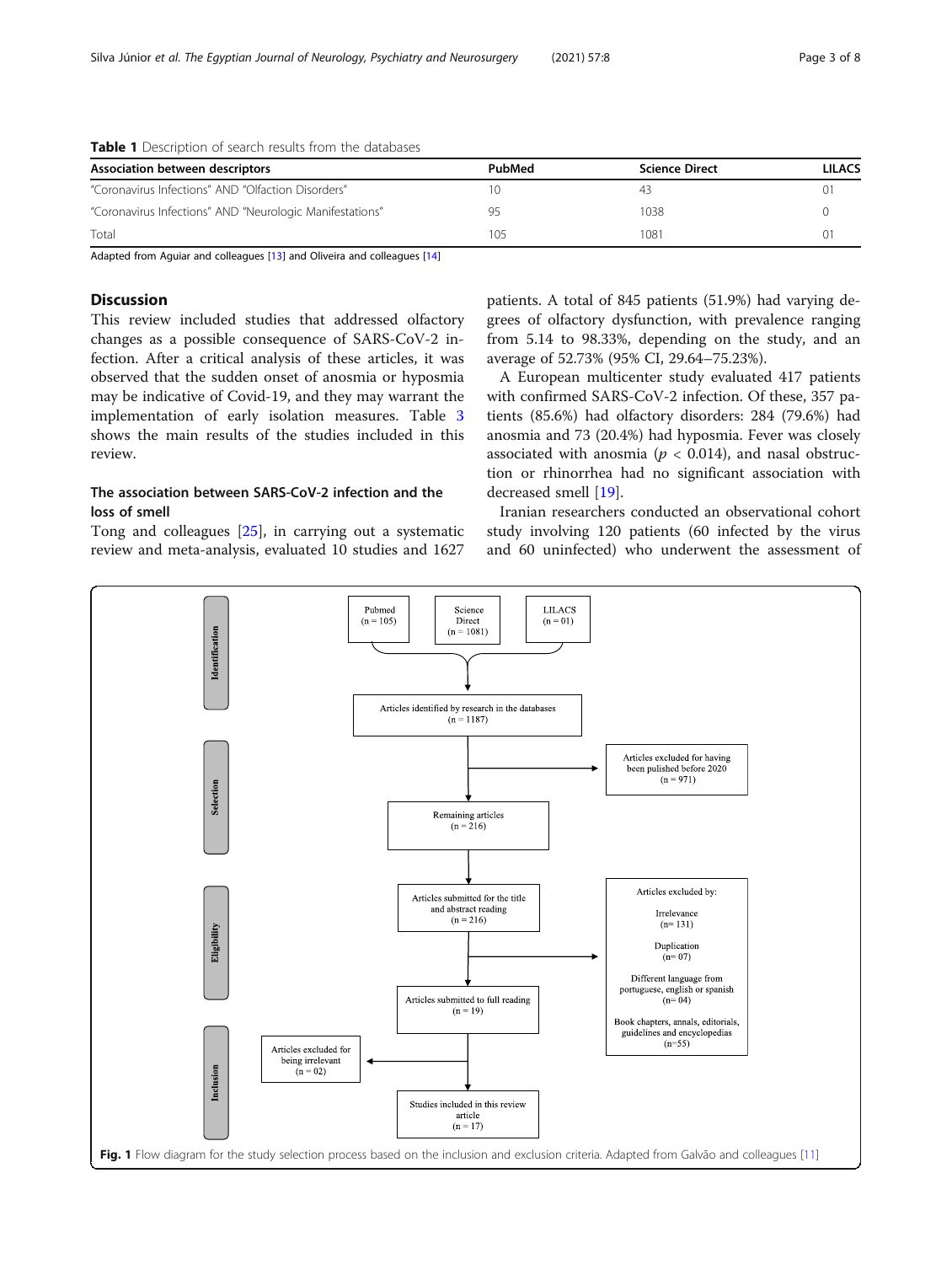| j                                        |  |
|------------------------------------------|--|
|                                          |  |
| き クユー スコアクアニアクニ しりごしごせっ クユーナク しりぎじょうすうこう |  |
|                                          |  |
| )<br>J                                   |  |
|                                          |  |
|                                          |  |
|                                          |  |
| -<br>)<br>)<br>)                         |  |
|                                          |  |
|                                          |  |
| j                                        |  |
|                                          |  |
| ,<br>)                                   |  |
|                                          |  |
|                                          |  |
| .<br>.<br>.<br>.                         |  |
|                                          |  |
|                                          |  |
| )<br>)                                   |  |
|                                          |  |
|                                          |  |
|                                          |  |
|                                          |  |
|                                          |  |
| リソーシ<br>$\overline{\phantom{a}}$         |  |
|                                          |  |
| l                                        |  |
|                                          |  |
|                                          |  |
|                                          |  |

| Reference               | Month/year of<br>publication | Study type                                                              | Country                      | Institution                                         | Scientific Journal                                                     | Sample (n) |
|-------------------------|------------------------------|-------------------------------------------------------------------------|------------------------------|-----------------------------------------------------|------------------------------------------------------------------------|------------|
| $[15]$                  | April, 2020                  | Literature review                                                       | Switzerland                  | Geneva Centre for Emerging Virus Diseases           | The British Medical Journal                                            |            |
| $[16]$                  | April, 2020                  | Literature review                                                       | Germany                      | Springer Verlag GmbH                                | European Archives of Otorhinolaryngology                               |            |
|                         | April, 2020                  | Literature review                                                       | dh                           | Sapienza University of Rome                         | European Review for Medical and Pharmac. Sciences                      |            |
| $[18]$                  | May, 2020                    | Observational Cohort                                                    | England                      | Multicenter Study                                   | Journal of Otolaryngology - Head & Neck Surgery                        | 382        |
| [19]                    | April, 2020                  | epidemiological study<br>Cross-sectional                                | taly +3 European<br>counties | Multicenter Study                                   | European Archives of Otorhinolaryngology                               | 417        |
| $\overline{6}$          | March, 2020                  | epidemiological study<br>Cross-sectional                                | taly                         | Universidade de Milan                               | Clinical Infectious Diseases                                           | 59         |
| [20]                    | April, 2020                  | Observational Cohort                                                    | <b>Jetherlands</b>           | Multicenter Study                                   | Euro Surveillance                                                      | 269        |
| $\overline{21}$         | April, 2020                  | Literature review                                                       | JSA                          | University of California                            | Brain, Behavior, and Immunity                                          |            |
| $\infty$                | April, 2020                  | Literature review                                                       | JSA                          | Medical University of South California              | World Journal of Otolaryngology - Head & Neck Surgery                  |            |
| $[22]$                  | April, 2020                  | Literature review                                                       | pain                         | Hospital del Mar                                    | Acta Otorrinolaringológica Española                                    |            |
| $\overline{\mathbb{Z}}$ | May, 2020                    | Literature review                                                       | Pakistan                     | Bahria University, Medical and Dental<br>College    | Journal of Clinical Neuroscience                                       |            |
|                         | May, 2020                    | Literature review                                                       | JSA                          | Brooke Army Medical Center                          | American Journal of Emergency Medicine                                 |            |
| $[23]$                  | May, 2020                    | literature review                                                       | ran and USA                  | Multicenter Study                                   | Clinical Imaging                                                       |            |
| [24]                    | April, 2020                  | Literature review                                                       | <b>Colombia</b>              | Universidad de Manizalas e Universidad<br>de Caldas | International Journal of Odontostomatology                             |            |
| $\overline{C}$          | May, 2020                    | Literature review                                                       | Germany                      | TU Dresden                                          | Journal of the Amarican Medical Association                            |            |
| [25]                    | April, 2020                  | Systematic Review and<br>Meta-analysis                                  | JSA                          | School of Medicine at Hofstra/Northwell             | American Academy of Otolaryngology-Head and<br>Neck Surgery Foundation | 1627       |
| [26]                    | April, 2020                  | Observational Cohort                                                    | ran and USA                  | Multicenter Study                                   | International Forum of Allergy and Rhinology                           | 120        |
|                         | USA United States of America | Adapted from Aguiar and colleagues [13] and Johnson and colleagues [27] |                              |                                                     |                                                                        |            |

<span id="page-3-0"></span>Silva Júnior et al. The Egyptian Journal of Neurology, Psychiatry and Neurosurgery (2021) 57:8 Page 4 of 8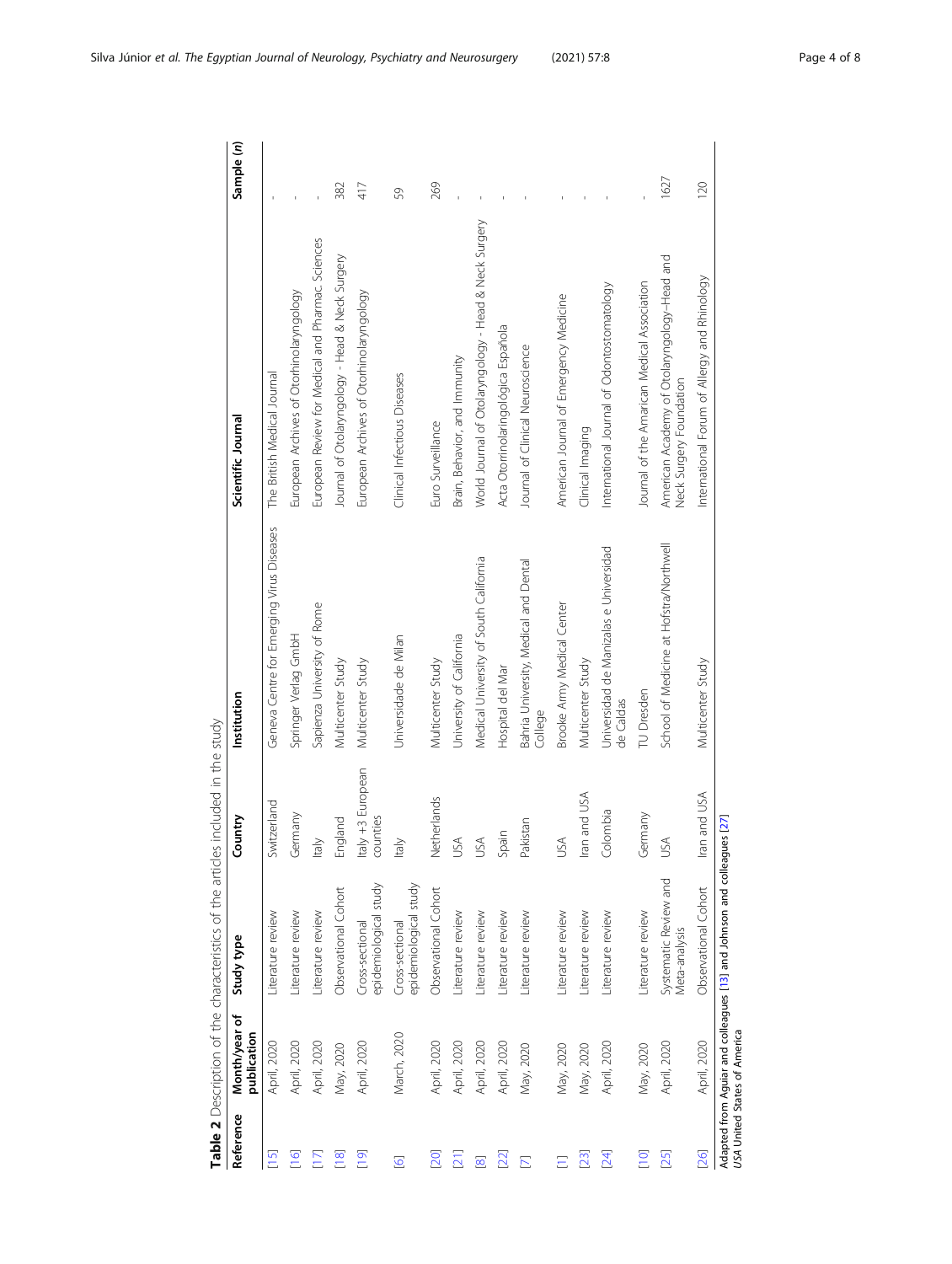| Reference | Article title                                                                                                                                                                                                                                  | Main results                                                                                                                                                                                                                                                                                                                                                                                                                                                                       |
|-----------|------------------------------------------------------------------------------------------------------------------------------------------------------------------------------------------------------------------------------------------------|------------------------------------------------------------------------------------------------------------------------------------------------------------------------------------------------------------------------------------------------------------------------------------------------------------------------------------------------------------------------------------------------------------------------------------------------------------------------------------|
| $[15]$    | Clinical features of covid-19.                                                                                                                                                                                                                 | Olfactory disorders were observed in 53% of patients in a<br>cohort study conducted in Italy.                                                                                                                                                                                                                                                                                                                                                                                      |
| $[16]$    | Possible link between anosmia and COVID-19: sniffing<br>out the truth.                                                                                                                                                                         | Loss of smell and/or taste can be a consistent symptom of<br>SARS-CoV-2 infection. In addition, nasal epithelial cells exhibit<br>a very high expression of the ACE-2 receptor allowing the<br>viral entry.                                                                                                                                                                                                                                                                        |
| $[17]$    | Defining the burden of olfactory dysfunction in COVID-<br>19 patients.                                                                                                                                                                         | The Department of Diseases at Hospital Luigi Sacco, in Milan,<br>Italy, through a questionnaire with 59 patients hospitalized for<br>COVID-19, found that approximately 35% of patients had ol-<br>factory or gustatory changes and 18.6% had both.                                                                                                                                                                                                                                |
| $[18]$    | Early recovery following new onset anosmia during the<br>COVID-19 pandemic - an observational cohort study.                                                                                                                                    | Of 382 patients, 86.4% reported anosmia. Of these, 11.5%<br>reported severe loss of smell. After a week of follow-up: 80.1%<br>reported a decrease in the severity of the symptom, 17.1% re-<br>ported no change and 1.9% worsened. After a new survey<br>(one week later): 11.5% had achieved complete symptomatic<br>resolution and 17.3% reported the persistence of the symp-<br>tom for one to four weeks. There was a 79% recovery rate in<br>the interval between searches. |
| $[19]$    | Olfactory and gustatory dysfunctions as a clinical<br>presentation of mild-to-moderate forms of the corona-<br>virus disease (COVID-19): a multicenter European study.                                                                         | Among 417 patients with mild to moderate COVID-19 infec-<br>tion, 357 (85.6%) reported olfactory disorders and 79.6% had<br>anosmia.                                                                                                                                                                                                                                                                                                                                               |
| [6]       | Self-reported Olfactory and Taste Disorders in Patients<br>With Severe Acute Respiratory Coronavirus 2 Infection:<br>A Cross-sectional Study.                                                                                                  | Among 59 patients, 20 (33.9%) reported at least one taste or<br>olfactory disorder and 11 (18.6%) reported both.                                                                                                                                                                                                                                                                                                                                                                   |
| $[20]$    | Strong associations and moderate predictive value of<br>early symptoms for SARS-CoV-2 test positivity among<br>healthcare workers, the Netherlands, March 2020.                                                                                | Anosmia was reported by 47% of those affected by SARS-<br>CoV-2 and was strongly associated with positivity for SARS-<br>$COV-2.$                                                                                                                                                                                                                                                                                                                                                  |
| [21]      | Are we facing a crashing wave of neuropsychiatric<br>sequelae of COVID-19? Neuropsychiatric symptoms and<br>potential immunologic mechanisms.                                                                                                  | Olfactory epithelial cells express the ACE2 receptor, but the<br>exact pathophysiology pathway of the anosmia in COVID-19<br>remains uncertain.                                                                                                                                                                                                                                                                                                                                    |
| [8]       | Anosmia, hyposmia, and dysgeusia as indicators for<br>positive SARS-CoV-2 infection.                                                                                                                                                           | Anosmia has been expressed as a symptom in patients<br>positive for SARS-CoV-2, ranging from 15% to 66% depending<br>on the study.                                                                                                                                                                                                                                                                                                                                                 |
| $[22]$    | Alteraciones Del Olfato En El Covid-19, Revisión De La<br>Evidencia E Implicaciones En El Manejo De La<br>Pandemia.                                                                                                                            | The authors reported that 85.6% (357/417) of patients with<br>COVID-19 had olfactory changes, 68% in the form of anosmia<br>and 18% with hyposmia. 11.8% of the patients had changes<br>in their sense of smell before the onset of other symptoms.                                                                                                                                                                                                                                |
| $[7]$     | Neurological manifestations and complications of<br>COVID-19: A literature review.                                                                                                                                                             | An Iranian cohort found that anosmia and hyposmia were<br>reported in 48.23% of the patients infected by the SARS-CoV-<br>2. Among them, the onset of anosmia was sudden in 76.24%.<br>However, a Chinese cohort reported impaired sense of smell<br>in only 11 (5.1%) patients.                                                                                                                                                                                                   |
| $[1]$     | Neurologic complications of COVID-19.                                                                                                                                                                                                          | Among patients hospitalized with COVID-19, neurological<br>complications ranged from 6% to 36%. It is suggested that<br>SARS-CoV-2 acts in a retrograde way along the olfactory nerve<br>and olfactory bulb, which act as a bridge between the nasal<br>epithelium and the central nervous system, which may ex-<br>plain anosmia.                                                                                                                                                 |
| $[23]$    | Extrapulmonary manifestations of COVID-19: Radiologic<br>and clinical overview.                                                                                                                                                                | Suggests that the cerebral involvement of SARS-CoV-2 occurs<br>via the cribriform plaque by interaction with ACE2 receptors,<br>which can lead to symptoms such as hyposmia or anosmia.                                                                                                                                                                                                                                                                                            |
| $[24]$    | El COVID-19 también Afecta el Sistema Nervioso por<br>una de sus Compuertas: El Órgano Vascular de la Lám-<br>ina Terminal y el Nervio Olfatorio. Alerta Neurológica,<br>Prueba de Disosmia o Anosmia Puede Ayudar a Un<br>Diagnóstico Rápido. | It proposes that the neuroinvasive properties of COVID-19 are<br>related to the interaction of the virus with the ACE2 receptor.<br>Therefore, those who have an altered response to smell<br>should be considered as suspect patients.                                                                                                                                                                                                                                            |
| $[10]$    | Olfactory Dysfunction in COVID-19.                                                                                                                                                                                                             | It was observed in an Iranian study that 59 of the 60 patients<br>hospitalized with COVID-19 had impaired smell. In a study in<br>Italy, 64% of 202 mildly symptomatic patients reported olfac-<br>tion deficiency.                                                                                                                                                                                                                                                                |

<span id="page-4-0"></span>Table 3 Summary of the main results obtained from the articles included in the study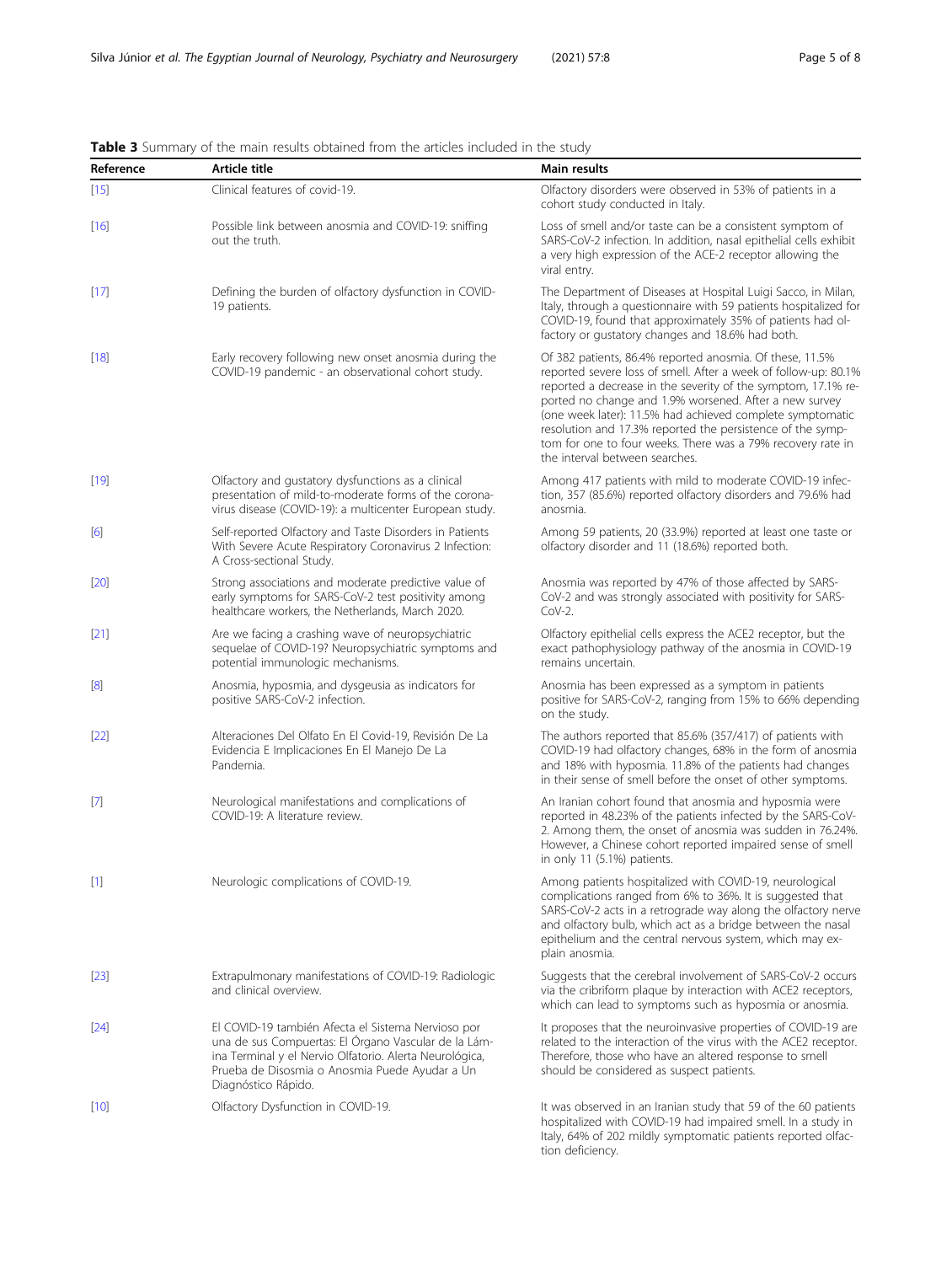| Reference | Article title                                                                                                             | <b>Main results</b>                                                                                                                                                                                                                                                                   |
|-----------|---------------------------------------------------------------------------------------------------------------------------|---------------------------------------------------------------------------------------------------------------------------------------------------------------------------------------------------------------------------------------------------------------------------------------|
| $[25]$    | The Prevalence of Olfactory and Gustatory Dysfunction<br>in COVID-19 Patients: A Systematic Review and Meta-<br>analysis. | Ten studies were analyzed for olfactory dysfunction ( $n =$<br>1627), showing a prevalence of 52.73% among patients with<br>COVID-19. It has been demonstrated that the use of validated<br>methods of olfactory function considerably increases the de-<br>tection of smell changes. |
| $[26]$    | Smell Dysfunction: a biomarker for COVID-19.                                                                              | It was observed that 98% of the 60 patients affected by<br>COVID-19 exhibited some olfactory dysfunction. Of the 60 pa-<br>tients evaluated, 35 (58%) were anosmatic and only one had<br>a normosmia (1/60; 2%). The other patients presented<br>hyposmia.                            |

Table 3 Summary of the main results obtained from the articles included in the study (Continued)

Adapted from Silva Júnior and colleagues [[28\]](#page-7-0)

COVID-19 Coronavirus disease of 2019, SARS-CoV-2 Severe acute respiratory syndrome coronavirus type 2, ACE-2 Angiotensin-converting enzyme 2

olfactory functions using a validated test (University of Pennsylvania Smell Identification Test (UPSIT)). Of the infected patients, 59 (98.3%) had some degree of loss of smell. Anosmia was present in 15 (25%), hyposmia of different degrees was reported by 44 (73.3%), and only 1 patient (1.7%) did not present any change. Among the controls, 49 (81.7%) had no impairment of smell, and 11 (18.3%) presented some degree of hyposmia [\[26](#page-7-0)].

In contrast, after evaluating 59 patients, Giacomelli and colleagues [[6\]](#page-6-0) observed that 20 (33.9%) had at least 1 olfactory or gustatory symptom. However, when assessing dysosmia alone, no patient reported anosmia, and only 3 (5.1%) reported hyposmia. These findings may be attributable to the small sample of the study  $(n = 59)$ and the self-reported patient data not supported by validated testing of olfactory function, with a possible underestimation of the loss of smell, as suggested by Tong and colleagues [\[25\]](#page-7-0).

In the Netherlands, 803 health professionals who had mild Covid-19 symptoms were assessed using a questionnaire for general, respiratory, and/or gastrointestinal symptoms. Of these, 269 patients were asked about anosmia. Of the 79 patients who tested positive for SARS-CoV-2, 37 reported anosmia. Among the 190 patients who tested negative for the virus, only 7 reported loss of smell (OR 23.0, 8.2–64.8;  $p < 0.001$ ) [\[20\]](#page-7-0).

When evaluated separately, studies that analyzed patients using validated olfactory assessment instruments showed a higher prevalence of smell disorders than those that did not  $[25]$  $[25]$ . That may explain the large discrepancy in the prevalence of olfaction disorders among COVID-19 patients in the analyzed studies.

The researchers found that anosmia is strongly associated with test positivity, with a sensitivity of 91.2%, specificity of 55.6%, positive predictive value of 16.9%, and negative predictive value of 98.5% [\[20](#page-7-0)]. However, it is important to emphasize that anosmia in isolation does not necessarily confirm the diagnosis of SARS-CoV-2 infection, and it should only serve as an indication for testing and early isolation of suspected patients.

During the analysis of the articles, we verified that the majority of individuals who presented with olfactory dysfunction were females [\[6](#page-6-0), [18,](#page-6-0) [19](#page-6-0)]. On the other hand, Moein and colleagues [[26](#page-7-0)] observed that there was no sex-related statistical difference in the prevalence of anosmia although their sample was composed of more men than women.

According to LAO and colleagues [\[8](#page-6-0)], anosmia has generally been expressed as a symptom of patients who test positive for SARS-CoV-2, varying from 15 to 66% depending on the study. The loss of smell was selflimiting, more prevalent in young patients, and resolved within an average of two weeks [\[10\]](#page-6-0).

## Possible physiopathological mechanisms involved

SARS-CoV-2 infects humans by binding to angiotensinconverting enzyme 2 (ACE-2) receptors, and certain organs seem to express these receptors more than others [[29\]](#page-7-0). The pathophysiological mechanism underlying the occurrence of ODs is still not well-understood, but two explanations have been proposed.

The first hypothesis suggests peripheral viral involvement. Zou and colleagues [[30](#page-7-0)] found that the greater expression of ACE-2 receptors in the cells of the nasal epithelium is responsible for the olfactory repercussions reported by patients. The binding of the virus to these receptors causes degeneration of the epithelial cells of the nasal mucosa and subsequent inflammation and damage to the neural receptors responsible for olfaction [\[8,](#page-6-0) [10,](#page-6-0) [17\]](#page-6-0).

Another hypothesis, currently the most widely accepted, suggests the direct changes to the central nervous system by the virus. This theory is supported by an experiment carried out on mice, which were artificially infected with SARS-CoV. It was found that the virus entered the CNS structures; its first access was the nasal epithelium, and it ascended through the cribriform lamina and olfactory bulb and followed the olfactory nerve pathway, to cause anosmia or hyposmia. Given its structural similarity to SARS-CoV, it is assumed that SARS-CoV-2, in an analogous way, follows the same pathophysiological pathway in Covid-19 [\[31](#page-7-0)].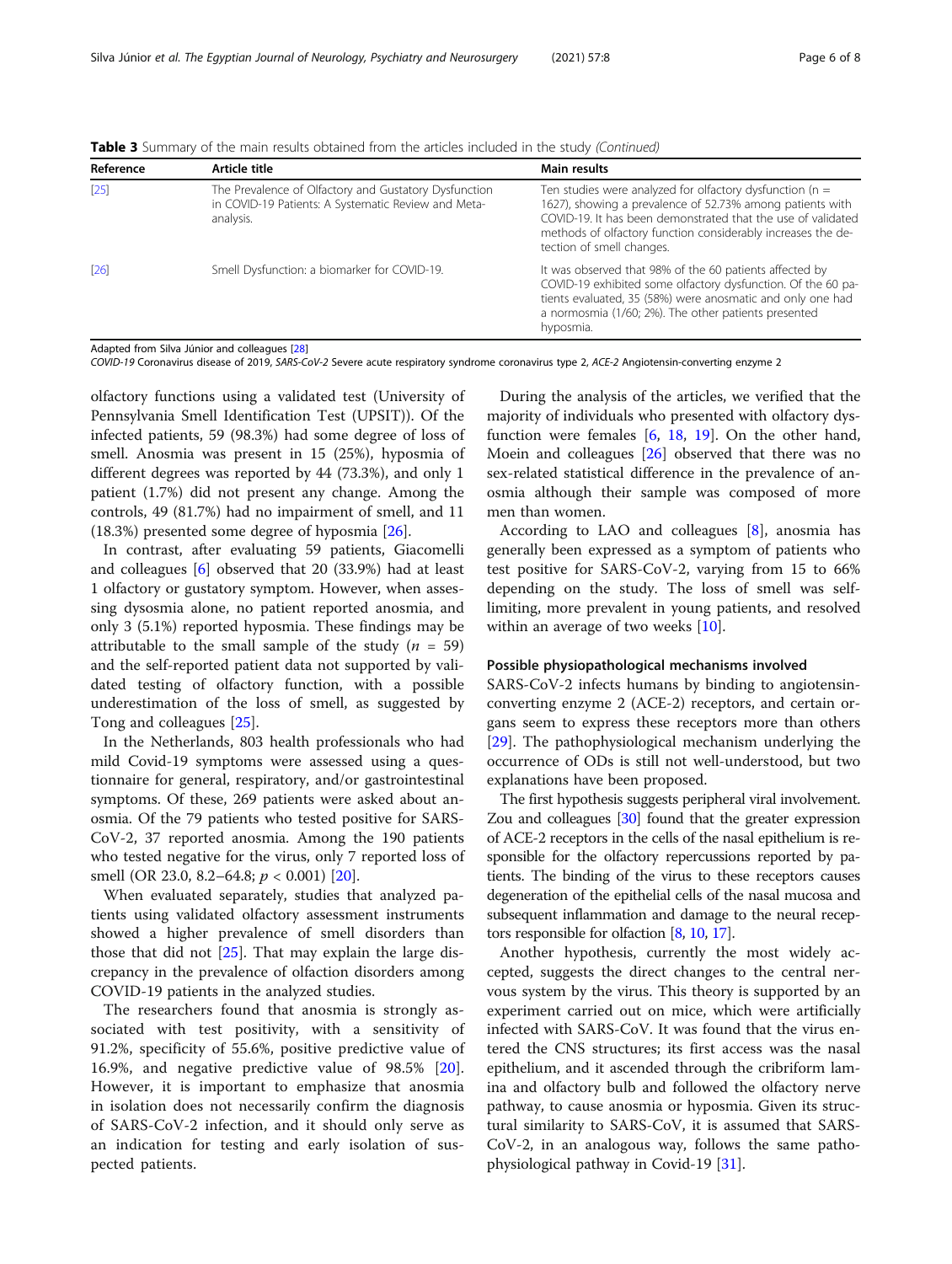<span id="page-6-0"></span>Corroborating the data presented above, 3 case reports, and 1 case series, changes in the olfactory bulb were detected in 8 patients diagnosed with Covid-19 using magnetic resonance imaging of the brain. Of these 8 patients, 6 had anosmia, whereas 2 did not have any olfactory dysfunction [\[32](#page-7-0)–[35](#page-7-0)]. In contrast, microscopic changes in the bulb and olfactory tract were not observed in 18 patients affected by Covid-19, and they were submitted to autopsy [[36\]](#page-7-0). However, the authors did not clarify whether patients presented anosmia during the natural history of the disease.

## Conclusions

Despite the methodological differences between the studies analyzed, this review found that SARS-CoV-2 infection is strongly associated with the development of anosmia or hyposmia, especially in females and those with fever. Although it is not a replacement for the serological and molecular tests used in the diagnosis of Covid-19, observing olfactory symptoms increases the degree of suspicion of the disease, making it possible for isolation and surveillance measures to be implemented early. It is also important that patients are informed about the transient nature of the condition.

Because of its high prevalence in carriers of the virus, public awareness should be created on sudden olfactory dysfunction as a potential symptom of Covid-19 to facilitate early detection of the disease. Outpatient facilities and hospitals should also investigate sudden olfactory dysfunction, whenever possible, using methods validated and established by scientific academies such as the UPSIT.

From a pathophysiological perspective, there are gaps in the elucidation of the pathways involved in the loss of smell by SARS-CoV-2, but the affinity of the virus for ACE-2 receptors, which are present in large quantities in the nasal cavity and olfactory bulb, has been considered.

#### **Abbreviations**

COVID-19: Coronavirus disease of 2019; SARS-CoV-2: Severe acute respiratory syndrome coronavirus type 2; WHO: World Health Organization; OD: Olfactory disorders; CNS: Central nervous system; PICOS: Problem, Intervention, Comparison, Outcome, Study Design; PRISMA: Preferred Reporting Items for Systematic Reviews and Meta-Analyses; MeSH: Medical Subject Headings; UPSIT: University of Pennsylvania Smell Identification Test; OR: Odds ratio; PPV: Positive predictive value; NPV: Negative predictive value; ACE-2: Angiotensin-converting enzyme 2; USA: United States of America

#### Acknowledgements

We would like to thank Editage ([www.editage.com\)](http://www.editage.com) for English language editing.

### Authors' contributions

PRSJ, ALORG, LEAC, MAM, PVDCA, and WJRN acted at every phase of the study. GVM acted in the conception and design of the study. AAFL collaborated with the design, critical review, and approval of the version to be published. The authors have read and approved the final manuscript.

## Funding

Not applicable.

#### Availability of data and materials

The datasets supporting the conclusions of this article are available in the Figshare repository, <https://figshare.com/s/348712db5df236fd7478>

## Ethics approval and consent to participate

Not applicable.

## Consent for publication

Not applicable.

#### Competing interests

The authors declare that they have no competing interests.

## Received: 23 July 2020 Accepted: 18 December 2020<br>Published online: 07 January 2021

#### References

- 1. Bridwell R, Long B, Gottlieb M. Neurologic complications of COVID-19. Am J Emerg Med. 2020;38:1549.
- 2. WHO coronavirus disease (COVID-19) dashboard. [https://covid19.who.int/.](https://covid19.who.int/) Accessed 9 May 2020.
- 3. Spinato G, Fabbris C, Polesel J, Cazzador D, Borsetto D, Hopkins C, et al. Alterations in smell or taste in mildly symptomatic outpatients with SARS-CoV-2 infection. JAMA. 2020;323:2089–90.
- 4. Pallanti S. Importance of SARS-CoV-2 anosmia: from phenomenology to neurobiology. Compr Psychiatry. 2020;100:152184.
- 5. Lovato A, de Filippis C, Marioni G. Upper airway symptoms in coronavirus disease 2019 (COVID-19). Am J Otolaryngol. 2020;41:102474.
- 6. Giacomelli A, Pezzati L, Conti F, Bernacchia D, Siano M, Oreni L, et al. Selfreported olfactory and taste disorders in patients with severe acute respiratory coronavirus 2 infection: a cross-sectional study. Clin Infect Dis. 2020;71:889–90.
- 7. Ahmad I, Rathore FA. Neurological manifestations and complications of COVID-19: a literature review. J Clin Neurosci. 2020;77:8–12.
- 8. Lao WP, Imam SA, Nguyen SA. Anosmia, hyposmia, and dysgeusia as indicators for positive SARS-CoV-2 infection. World J Otorhinolaryngol Head Neck Surg. 2020;10:1016.
- 9. Gautier JF, Ravussin Y. A new symptom of COVID-19: loss of taste and smell. Obesity (Silver Spring). 2020;28:848.
- 10. Whitcroft KL, Hummel T. Olfactory dysfunction in COVID-19: diagnosis and management. JAMA. 2020;323:2512–4.
- 11. Galvão TF, Pansani TSA, Harrad D. Principais itens Para relatar Revisões sistemáticas e meta-análises: a recomendação PRISMA. Epidemiol Serv Saúde. 2015;24:335–42.
- 12. Costa SCM, Mattos PCA, Cuce NMR. A estratégia PICO Para a construção da pergunta de pesquisa e busca de evidências. Rev Latino-Am Enfermagem. 2007;15:508–11.
- 13. Aguiar RB, Leal MCC, Marques APO, Torres KMS, Tavares MTDB. Idosos vivendo com HIV – comportamento e conhecimento sobre sexualidade: revisão integrativa. Cien Saude Colet. 2020;25:575–84.
- 14. Oliveira KA, Araújo EM, Oliveira KA, Casotti CA, Silva CAL, Santos DB. Associação entre raça/cor da pele e parto prematuro: revisão sistemática com meta-análise. Rev Saúde Pública. 2018;52:26.
- 15. Vetter P, Vu DL, L'Huillier AG, Schibler M, Kaiser L, Jacquerioz F. Clinical features of covid-19. BMJ. 2020;369:147.
- 16. Marinosci A, Landis BN, Calmy A. Possible link between anosmia and COVID-19: sniffing out the truth. Eur Arch Otorhinolaryngol. 2020;277: 2149–50.
- 17. Ralli M, Di Stadio A, Greco A, de Vincentiis M, Polimeni A. Defining the burden of olfactory dysfunction in COVID-19 patients. Eur Rev Med Pharmacol Sci. 2020;24:3440–1.
- 18. Hopkins C, Surda P, Whitehead E, Kumar B. Early recovery following new onset anosmia during the COVID-19 pandemic – an observational cohort study. J Otolaryngol Head Neck Surg. 2020;49:26.
- 19. Lechien JR, Chiesa-Estomba CM, De Siati DR, Horoi M, Le Bon SD, Rodriguez A, et al. Olfactory and gustatory dysfunctions as a clinical presentation of mild-to-moderate forms of the coronavirus disease (COVID-19): a multicenter European study. Eur Arch Otorhinolaryngol. 2020;8:2251–61.